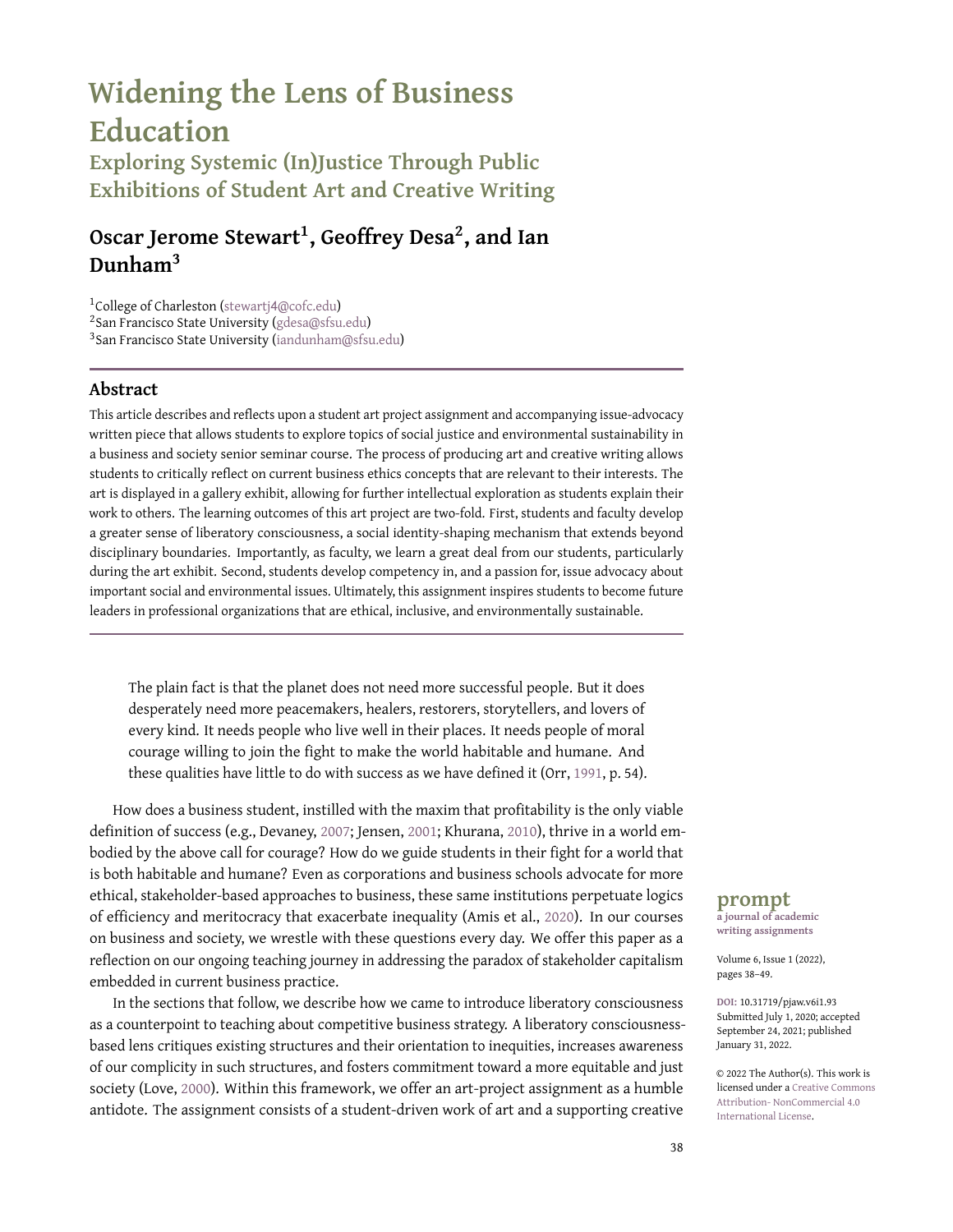written piece. Each student creates a social-justice themed art project that is displayed in an art gallery. In the accompanying written component, students explore the topic(s) as a form of personally meaningful advocacy. Student responses suggest that this assignment challenges their default assumptions about business and prepares them to become engaged, questioning citizens with voice and agency.

In reflecting on our own identities as teachers, we find that these art assignments have helped to re-center and clarify our priorities away from the individually centered worldview so common to corporations and business academia, and instead toward a collectivist, societallyand ecologically-focused curriculum (Verbos et al, 2011). This process helps us as educators to acknowledge the "political, ethical, and philosophical nature" of management education and aims to "bring values into the classroom" (Grey, 2004, p. 180). The students' artwork renews our awareness, appreciation, and motivation to address systemic and structural inequities. The illustrative examples we provide at the end of this manuscript in Figures 2, 3, and 4 highlight the quality and power of such an assignment, which has implications for teaching social justice in the classroom in the contexts of the global pandemic, climate change, and the George Floyd Uprising against racism.

## **A Paradox in Business Education**

Business school curricula emphasize management practices that match industry requirements and are driven by industry requests (e.g., Fotaki & Prasad, 2015; Ghoshal, 2005; Hühn, 2014). While these practice-based requirements may change rapidly in accordance with the rhetoric of an efficient, meritocratic competitive marketplace, the underlying inequalities and injustices remain persistent (Amis et al., 2020). As critical educators, we are heartened by declarations of business leaders who, echoing the words of critical business professors (e.g., Freeman, 1984), champion the importance of stakeholder-based capitalism $^1$  (Business Roundtable, 2019). However, a recent analysis found that those same proponents have done no better than other companies in protecting jobs, labor rights, and workplace safety during the pandemic, maintaining practices that foster racial and gender inequality, and resisting changes for environmental rights (Ward et al., 2020).

This failure highlights the paradox of business education (Bunch, 2020). Even when attention is directed toward stakeholder communities, recommended courses of action are often framed within existing metrics and organizational structures that reinforce systemic discrimination. This crisis of legitimacy is highlighted by the economic devastation following the COVID-19 pandemic and the ongoing movement against racial injustice, both of which have collectively "posed the first test of the lofty words proclaiming a kinder form of capitalism" (Goodman, September 22, 2020). The crisis also exposes the limitations of business school values: efficiency, economic growth, resource-constrained mindsets that drive utilitarian cost-benefit thinking, and a capital-driven marketplace as the preeminent solution to societal ills.

Our reflections suggest that the roots of this paradox lie in a reliance upon a vocational-based curriculum (Reynolds, 1999) that, in taking the above values for granted, emphasizes increases in capital accumulation over the development of a liberatory consciousness. The content and process of education both matter in shaping students' critical thinking about values, their formation of career objectives, and their subsequent career trajectories. While business courses may be well-intended, they are subsumed by a maxim that individual success is the conclusive achievement. The meritocratic and technocratic mindset that success (implicitly economic success) is dependent solely on merit, hard work, and technical competence, ignores inequitable outcomes in society that are byproducts of structural inequality and systemic racism (Bertsou & Caramani, 2020; Chetty et al., 2014). What does that do to a student's developmental process?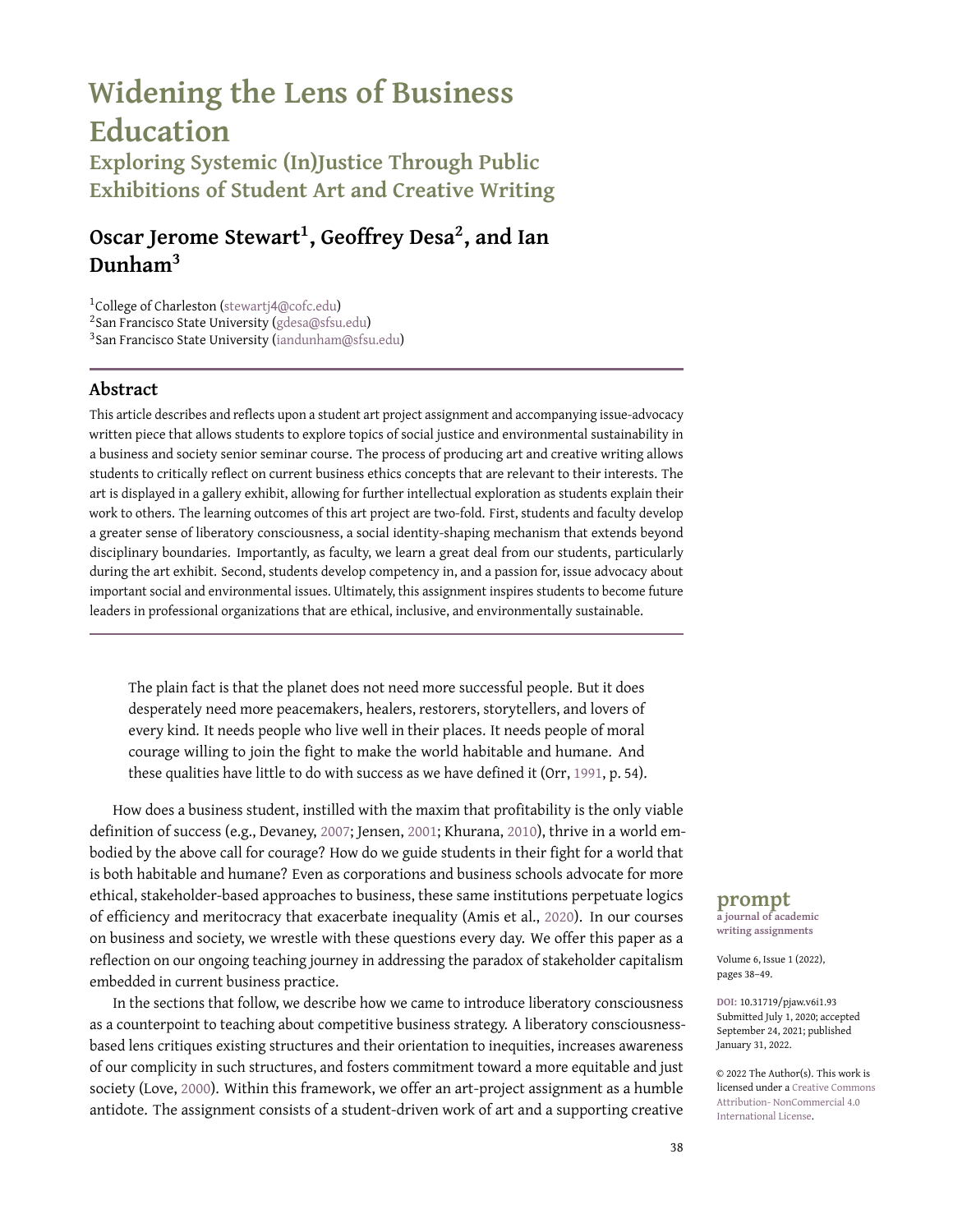If few opportunities for independent critical thought are presented, the student, eventually a business professional, will rely on the default: profit maximization to the detriment of other societal values (Giacalone & Wargo, 2009). More concretely, students who internalize these closely held business assumptions may find themselves actively at odds with the world-changing capabilities needed to respond to stakeholder needs, including awareness of climate change and urgent demands for social justice.

# **Moving Toward a Liberatory Consciousness in a Business School**

To embrace a liberatory consciousness is to first recognize that the status quo is systemically inequitable. The social movements that protest against systemic racism and unequal treatment of essential workers during the global pandemic recognize, for example, that the status quo is incompatible with equity and justice (Love, 2000). As a team of management educators, we understand that structural change is a difficult goal when students (and teachers) are constrained by a doctrine of capital accumulation as the "north star" in all actions. For example, while business students rate "intelligence," "charisma," and "responsibility" high among characteristics of worthy leaders, they consistently rate "empathy" and "service" as the lowest desirable characteristics (Holt et al., 2017). A traditional business curriculum is largely incompatible with the values necessary to bring about social justice.

How, then, can we create curricula in service to a liberatory consciousness, where students have the opportunity "to analyze events related to equity and social justice, and to act in responsible ways to transform society" (Love, 2000, p. 130)? How do we guide students toward critical thinking, embedded and embodied within their own experiences of justice and community? Critical thinking, or "reasonable reflective thinking focused on deciding what to believe or do" (Ennis, 2015, p. 32), is a key citizenship skill that students have historically developed in college (Benjamin et al., 2013). Yet, Steedle and Bradley (2012) find that among seven primary fields of academic study, business students score among the worst on the Collegiate Learning Assessment Problem Task, an assessment that evaluates critical thinking and writing skills.

Business classes that attempt to develop critical thinking and engage students' moral consciousness fall at two ends of a spectrum: business and society courses that focus on stakeholders and social responsibility, and service-learning courses that focus on experiential learning through community engagement (Godfrey et al., 2005). However, business and society courses typically emphasize case studies and readings that rely on frameworks that maintain the primacy of current business practice and the centrality of organizational survival. There remains a disconnect between how students understand class material and their personal relationships to organizations in their communities.

While service-learning classes offer first-person experiences (e.g., Grobman, 2017) that can act as gateways to liberatory consciousness, these courses are hard to scale because of student-faculty ratios, resource priorities, and administrative overhead (Kenworthy-U'Ren, 2008). To bridge the gap between classroom learning and active community engagement of service learning, we move toward a critical pedagogy that bridges the chasm between class and practice. An example of our critical pedagogy is a class art project. Art projects offer students an immersive opportunity to bridge critical concepts (e.g., stakeholder management) and the students' own internalization of collective liberation, human flourishing, and personal and social healing.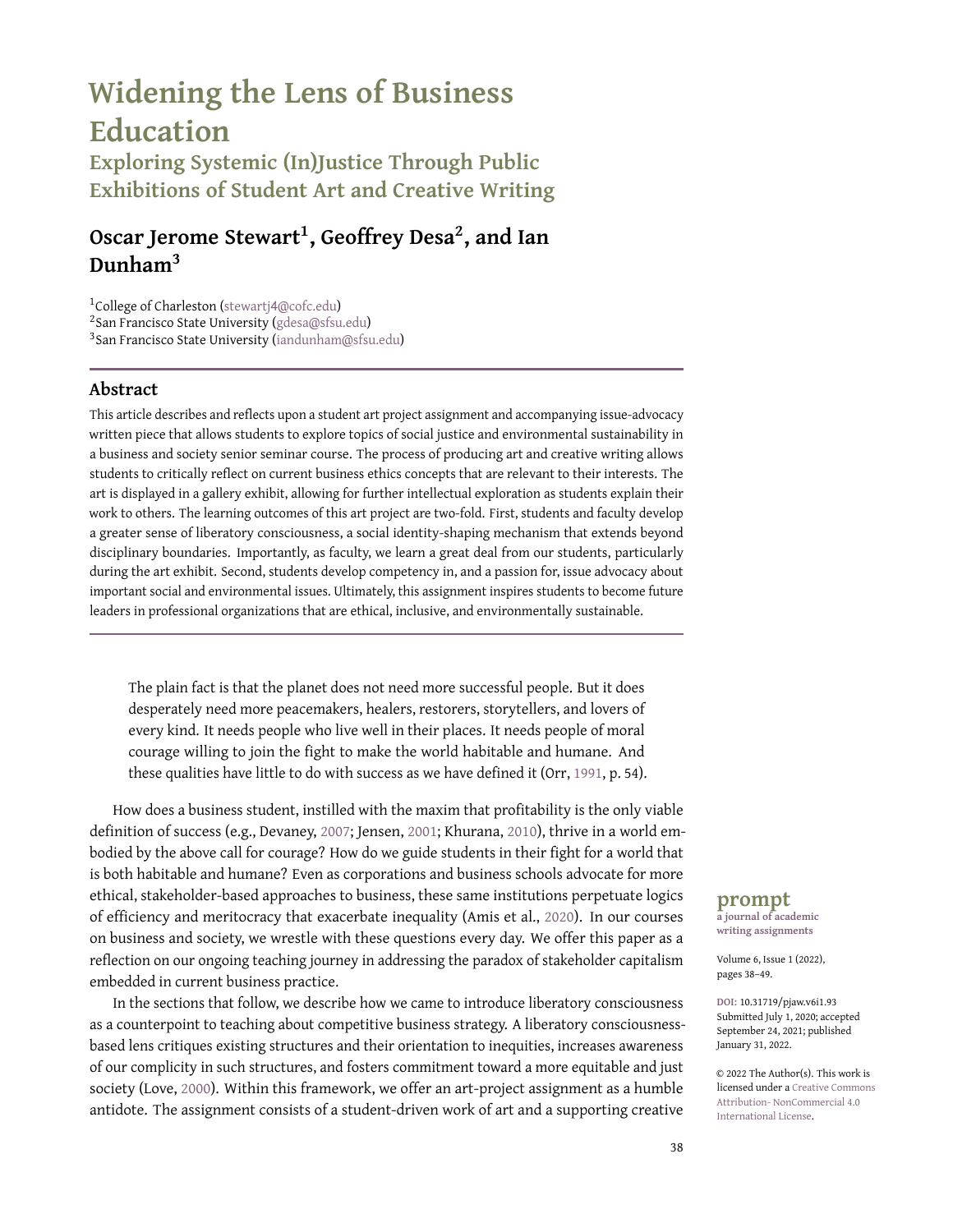

**Figure 1.** A process model to interrogate systemic (in)justice in business and society through making creative works of art and reflective writing.

# **Critical Pedagogy in Service of a Liberatory Consciousness**

What does liberatory consciousness look like in practice? In our experience, it shows up as varied combinations of a fumbling and humbling vulnerability. Instead of structuring courses around values in service to capital accumulation (e.g., utilitarianism and capital growth toward a market society), we grapple with the civic and moral conditions of our curriculum by inviting skepticism into the classroom as well as an earnest co-creation of knowledge with our students (Giroux, 2010; Shor & Freire, 1987). This critical pedagogy acts in direct support of a liberatory consciousness by creating a dialogue between students and instructors to understand the causes of inequity and injustice (Giroux, 2010).

In preparing course readings and assignments, we reflect on whether our course materials center on the values of human flourishing, collective liberation, and societal healing. Human flourishing, for example, is an expansive value that is the basis for student development of moral virtues and reasoning about the wellbeing of humanity (McKenna & Biloslavo, 2011). Collective liberation recognizes that we are all bound together in a beneficent mutuality. It is about the liberation of people from vast inequities toward collective human flourishing (Crass, 2013) rather than individualized success based on socio-economic privilege or fallible notions of merit (Guinier, 2015; Sandel, 2020). To value personal and societal healing is to recognize an organization's duty to restorative and reparative justice, which involves acknowledging and taking responsibility for the harm organizations have caused (Davis et al., 1992). Instances of organizational harm are as recent as the harm that frontline workers have faced during the pandemic, as continuous as the financial industry's exclusionary and discriminatory lending practices, or as long-lasting as the seizure and occupation of indigenous lands for industrial development.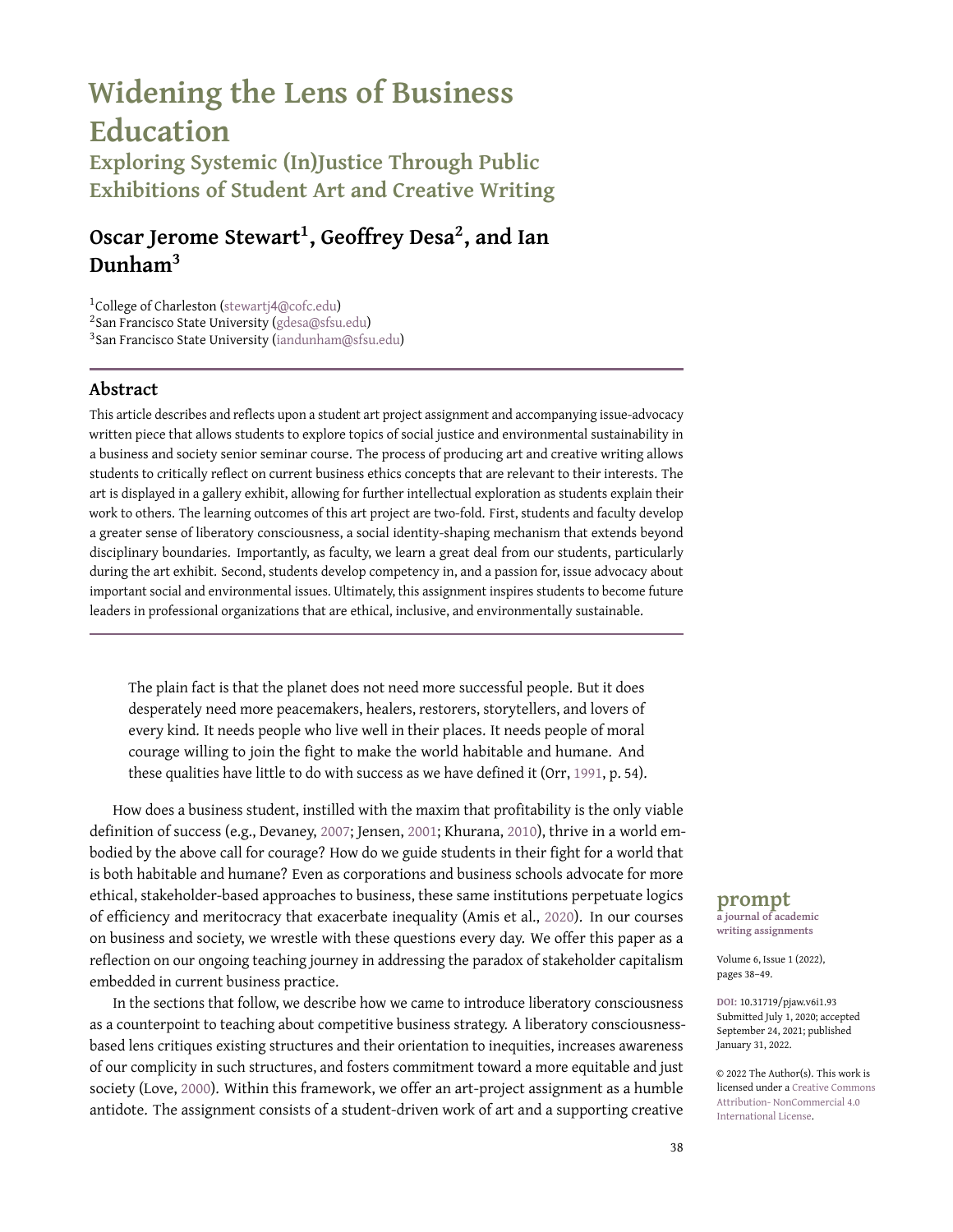# **Widening Your Lens: Advocacy through Art—a mechanism to "do" critical pedagogy**

As an example of critical pedagogy in practice, we developed a student art project, Widening Your Lens: Advocacy through Art. This assignment encourages students to interrogate systemic (in)justice within organizations and to explore paths toward more equitable and just organizational power structures where members become bound together in a beneficent mutuality. The project consists of a work of art and a supporting creative written piece. Generally, each student creates a work of social justice-themed art related to course topics. We display this work in an art gallery. The written component is a chance for students to explore topics as a form of advocacy. (See Figure 1 for each of our unique approaches to the process. $^2)$ 

To our surprise, we found that preparing for the art exhibition was itself counter-hegemonic to our prior training in neoliberal educational norms. Such norms dictate that professors deliver knowledge to students as passive receptacles of knowledge (Ayers et al., 2009). Even when teaching extended beyond passivity and toward discovery, student knowledge was often evaluated within teacher-centered rubrics and frameworks. We offered pedagogical taxonomies (e.g., Bloom) linearly to our students (Doughty, 2006; Starbird & Powers, 2013), such that the acquisition and formation of knowledge became a passive act. Instead, our art assignment requires students to take responsibility for each other's learning. We challenge our students to become experts on the topic of their art so that they can teach others. Learning via an art exhibit is itself a critical pedagogical approach for business students who are otherwise attuned to completing assignments for which grades are easily quantifiable and that are highly individualistic and competitive. Instead, students work collaboratively to develop creative, meaningful projects. Figure 2, for example, became the basis for that class to organically learn about and discuss the construction of gender roles. What is often part of our formal curriculum instead emerged from the students themselves, through collective sensemaking and a liberating mindset.

We found that part two of the project, the written assignment, offers a critical approach to business education in three ways. First, we challenge our students to reject conventional business education goals of objectivity and information sharing to instead embrace values, morality, issue advocacy, and activism (e.g., through such tools as the teaching of ethos, logos, kairos, and pathos techniques). Students respond with impassioned writing about issues they find deeply meaningful. Second, we encourage students to reject typical business-writing formats (reports, case studies, and other informational forms). Students respond by writing creatively, in the form that best conveys their goals and their learning, ranging from investigative journalism to poetry, narratives, speeches, songs, and other forms. Third, we encourage students to explore the acquisition of knowledge not as an accumulation of specific facts but as the deployment of strategies and reflective tools that allow them to acquire, interpret, and make sense of the world. Rather than prescribed expectations of "right" and "wrong," students feel empowered to develop value-based decision-making frames to guide them as professionals (Arce & Gentile, 2015). Students respond by embracing the challenge of becoming experts on topics.

Notably, by taking away the burden of finding "correct" answers to social justice dilemmas, students felt more comfortable expressing vulnerability and uncertainty in their findings. In reflecting on the original paradox that "good" business intentions for stakeholder communities reinforce systemic discrimination upon those *same* communities, we think that the art assignments help by explicitly replacing strict, preconceived metrics with emergent, communitygenerated alternatives. Figure 3, for example, titled "Passport to the Future," allowed for a wide-ranging class discussion about whether housing is a human right, a market commodity, or something else. We found no "right" answer here, only well-developed arguments supported by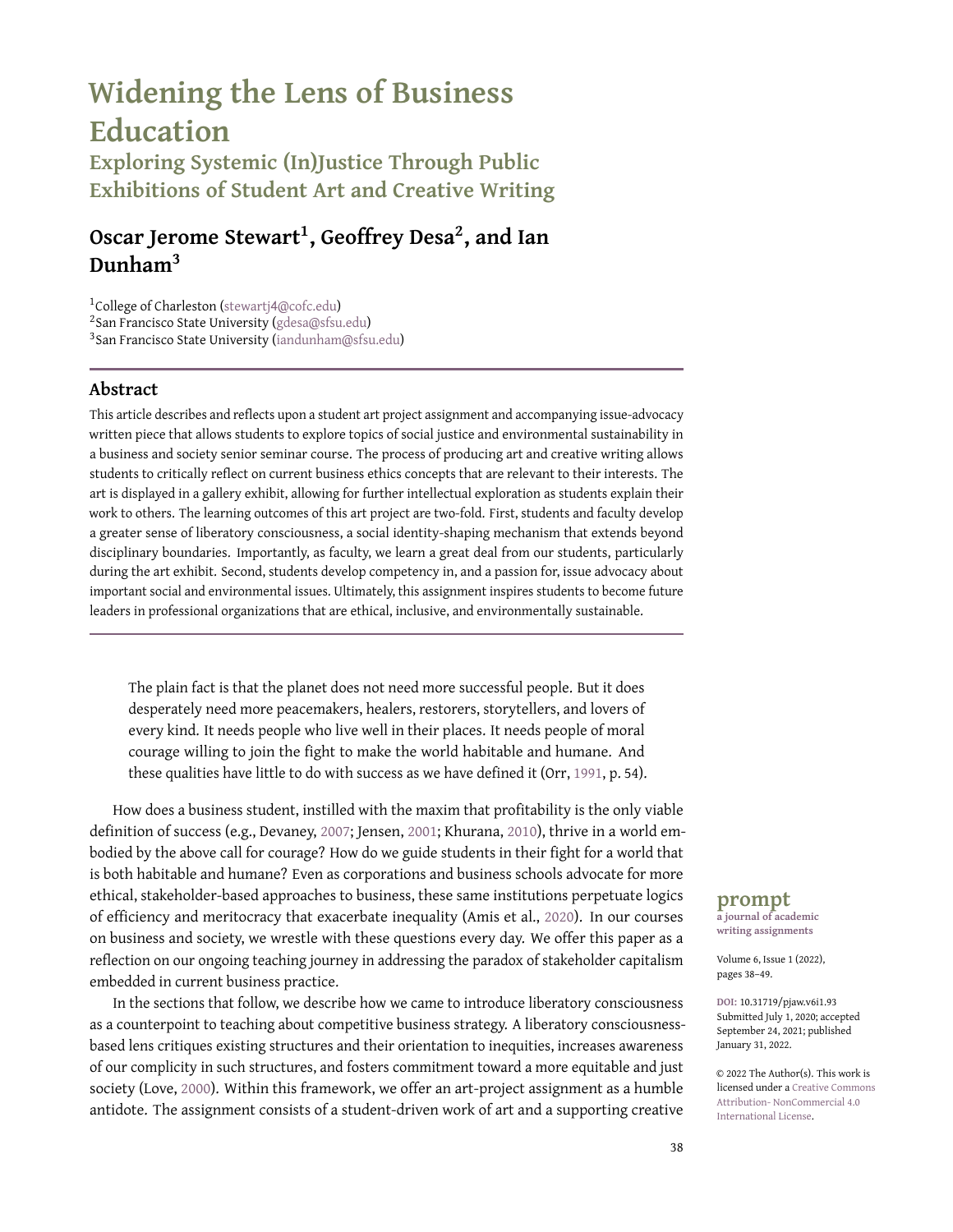

**Figure 2.** First Student Art Example: "Gender-less Future." The student who developed this art piece played a key role in helping our class think beyond the gender binary and in imagining workplaces that didn't erase gender but increased our capacity to celebrate broader gender identity and expression. Such an expansive understanding of gender is inextricably tied to human flourishing and Human Rights. In class, we read about and discussed at length issues of gender discrimination in the workplace. One of our class activities was to imagine, in groups, what workplaces without gender discrimination would even look like. This illustration stemmed from that assignment. It was drawn on simple fine art paper and framed for the class art exhibit. The art included a supporting memoir problematizing the piece's title, reflecting on how we reinforce gender norms, and advocating for some of the ways we can fight against those norms.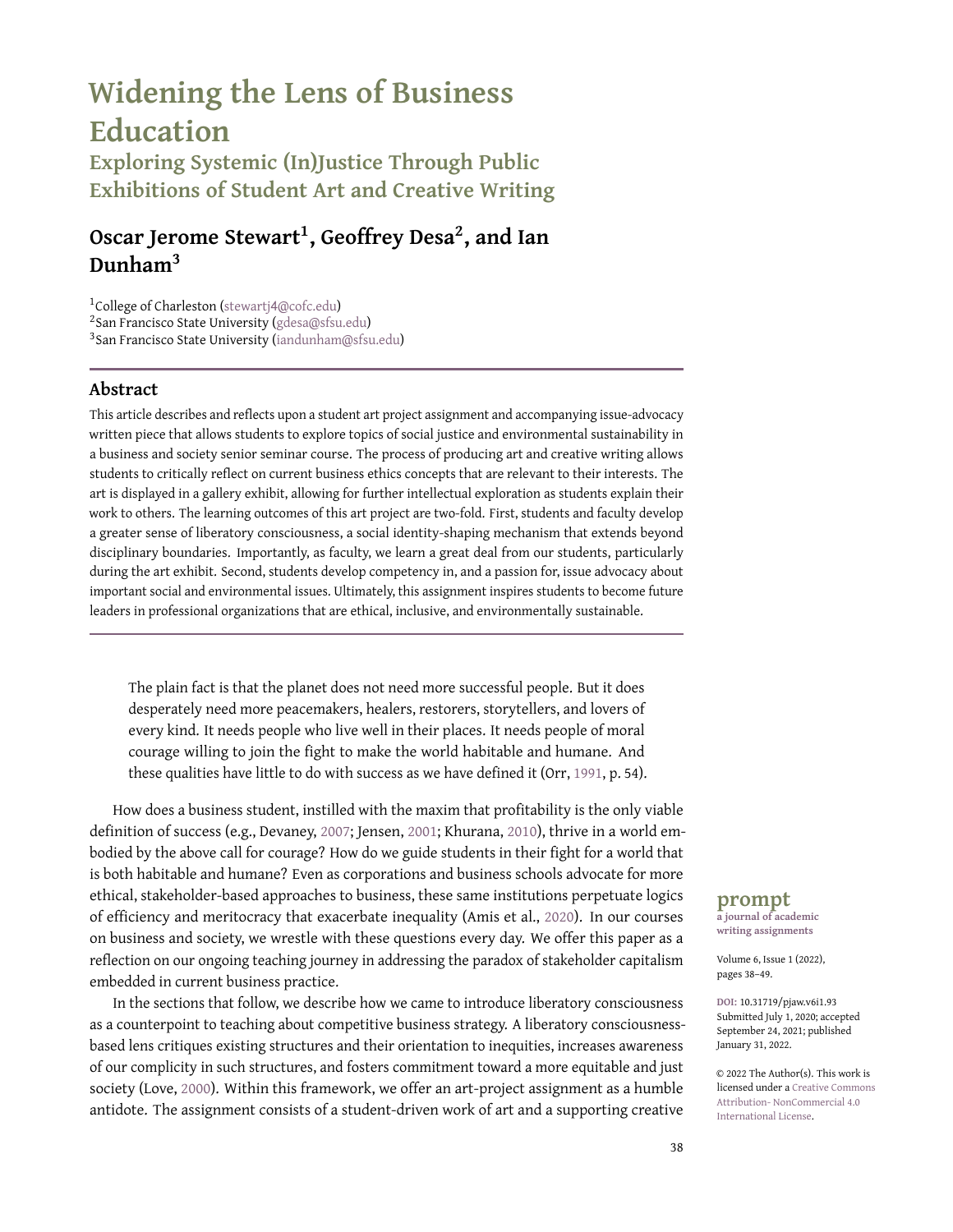

**Figure 3.** Second Student Art Example: "Passport to the Future." In one of our classes, we spent time considering what a cooperative economic future might look like. In this class, we read about cooperative economics in the context of the Black Panthers (Bloom & Martin, 2016). The conversation inspired a Malcolm X-themed work of art to symbolize hope toward a vision for collective liberation. The work included an accompanying fictional speech from Malcolm X on how the leader might respond to today's affordable housing crisis in the United States. This work was created on a 4ft x 4ft piece of 1-inch-thick wood via CNC (Computer Numerical Control) machining. CNC machining uses a computer-controlled carving tool to remove material from a block of wood to create the image.

the teachings of figures such as Malcolm X. Similarly, Figure 4, an art piece titled "Child Labor and Covid 19," led to deep, student-led critiques of utilitarian arguments in favor of child labor and toward an understanding of education as a human right. In both cases, student learning and contemplation about corporations and human rights was far more robust than would have been the case in traditional management classrooms.

Overall, we have found that our students develop and express a voice as they wrestle with their understanding of systemic causes of, barriers to, and solutions for organizational-based injustice. Students develop critical, systematic explanations for organizational (in)justice, which often run contrary to mainstream business school culture. Students articulate ideas on cooperative economics, reparative justice for historically marginalized communities, and inclusive prosperity. While students embody the values articulated within a stakeholder-based framework, they also hold true to their own communities and to their sense of social justice.

# **Future Directions and Concluding Thoughts**

Humans so far have generally deified and aligned with the "king" of the jungle or forest-lions, tigers, bears. And yet so many of these creatures, for all their isolated ferocity and alpha power, are going extinct. While a major cause of that extinction is our human impact, there is something to be said for adaptation, the adaptation of small, collaborative species. Roaches and ants and deer and fungi and bacteria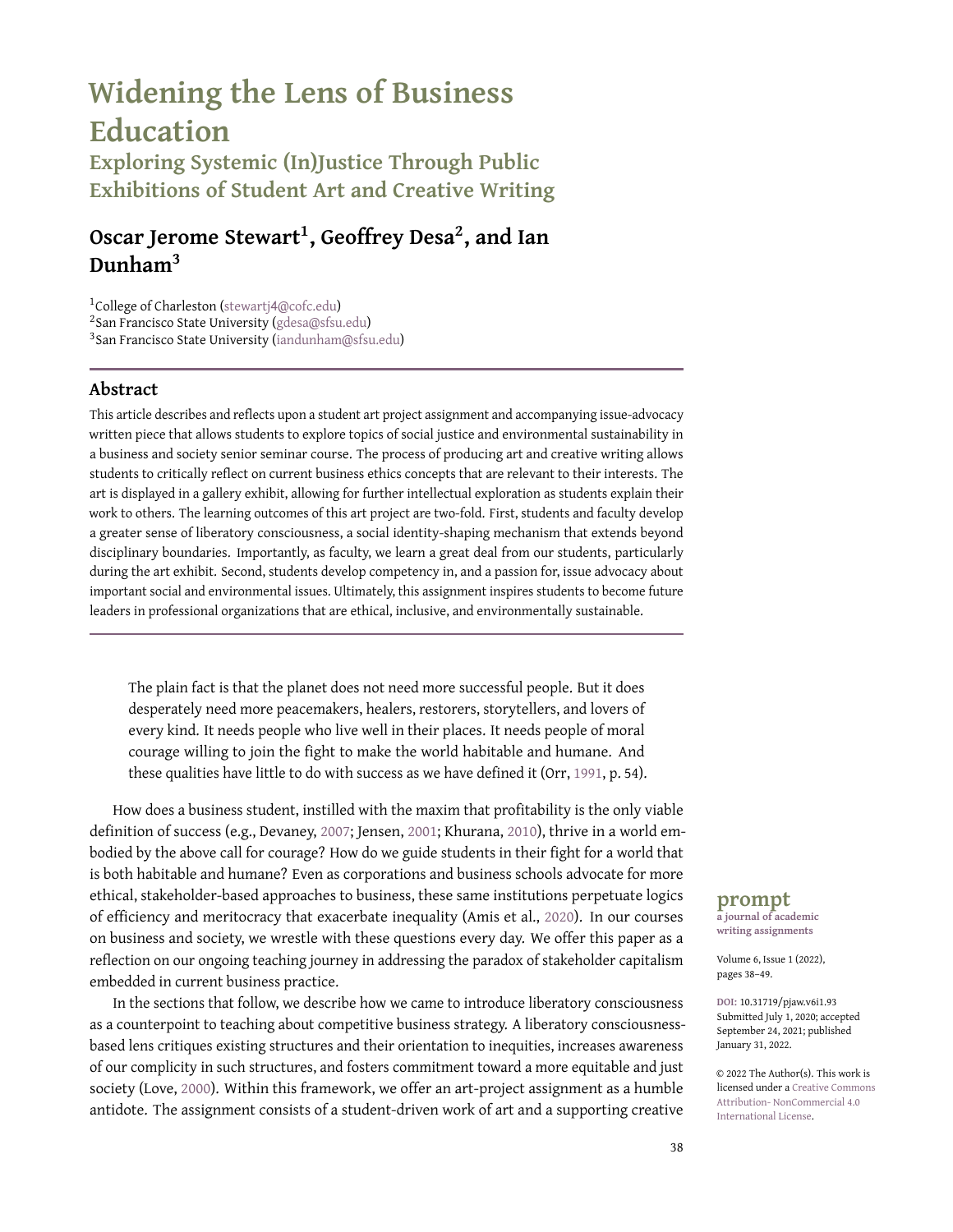

**Figure 4.** Third Student Art Example: "Child Labor and Covid-19." In one of our classes, we talked about ethical dilemmas and the limitations of cost-benefit thinking. After reading an article on out-of-work garment workers in Bangladesh, this student offered a cynical counter to utilitarian calculations of cost and benefit, arguing against trickle-down economics, and for education as a higher moral absolute. Ink on paper. This work was hand-drawn on an 8.5x11 piece of paper. Developed during a business and society class during the pandemic, the work included an accompanying personal reflection on the value of education, and economic struggle during this time. The narrative extended into a broader focus on the struggles of children who are forced to work. Artwork by Saida Safiullina.

and viruses and bamboo and eucalyptus and squirrels and vultures and mice and mosquitos and dandelions and so many other more collaborative life forms continue to proliferate, survive, grow. Sustain. (brown, 2017, p. 4).

As we write this essay, the global pandemic and the Floyd Uprisings of the summer of 2020 have made business schools across the United States take stock of their priorities, values, and culture, and consider just how seriously they value Black lives. As cisgendered, male, Black, brown, and white professors in business schools, we grapple with the limitations of our own training and the positionality offered by our privilege. Our personal and professional identities are no longer separate and distinct but are reflected in the Black, brown, white, low-income, international, mind-expanding intersectional diversities, hardships, and achievements of our students across the spectrum. The art assignment is a small step in this ongoing journey to become "liberation workers," educators who "practice intentionality about changing the systems of oppression" around us (Love, 2000, p. 129).

Moving forward, we can do more to make the assignment more liberating. We can, for example, continue to think about student access to art materials. We have considered a class survey of materials needed so that we can secure them ahead of time. We have experimented with having the art project in-class and providing students with basic art supplies (markers, paint, canvasses, glue, for example). We can also think more about incorporating art from students with disabilities, such as those with visual impairments. Though we aim to create a class culture that already provides accessibility (e.g., syllabi and assignment access for students with visual impairments), there is more to do here.

In our exploratory surveys, only eight percent of student responses indicated that the artwork made them think of productive work. This underscores the dichotomy between a socialjustice perspective and the pervasive business education framework, in which "productive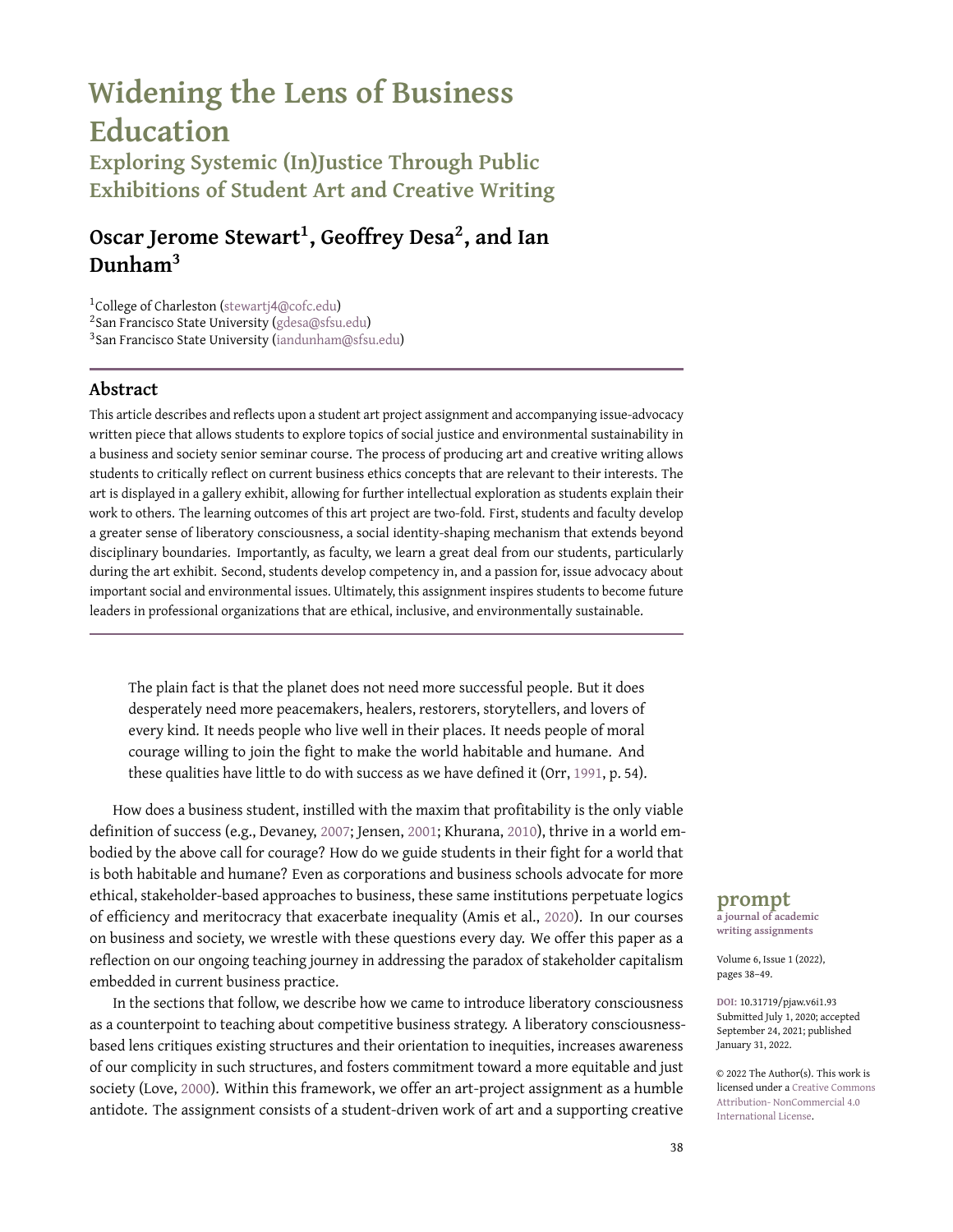work" is socialized as something other than human flourishing, collective liberation, or personal healing. This dichotomy begs a deeper question: what does it take for liberatory work to be seen as productive work? And, more compellingly, what does it take for "productive work" in business schools to also be liberatory? As a small example, we need to think about how our preconceptions of productive work—in terms of rigor and quality—are confounded in students' written issue-advocacy statements. Despite encouraging multiple written formats, we find ourselves conforming to common expectations of written text (e.g., grammar and formatting) that privilege students from higher socioeconomic backgrounds or simply those who are better at writing in the ways we as instructors are trained to evaluate, thereby perpetuating a systemic, structural inequity that is both rigid and outdated. How can we make written formats of the project liberating for students who have been told they aren't good writers since they were young? How do we allow space for written projects via social media in the same way that we do for traditional essays? Possibilities abound for our personal growth as facilitators of this journey toward greater liberatory consciousness.

Challenges continue as the pedagogical methods in a face-to-face classroom are different from an online social justice pedagogy. Online instruction has historically been antithetical to social justice-based pedagogy, as it has exacerbated gaps in success between students across socioeconomic backgrounds. In particular, Black, brown, and low-income students consistently underperform in online courses (Protopsaltis & Baum, 2019). Yet, our reality in education is that virtual learning is inevitable.

Encouragingly, technological advancements and instructor commitment make it possible to embody a liberatory consciousness through assignments such as a virtual Widening Your Lens project. Across our courses, we have implemented a virtual art project in 16 classes with over 500 students since the pandemic forced our university online. We experimented with different online platforms that allow students to present their work to each other virtually. Further, we find that conveying issue-advocacy or activist work virtually through social media platforms is often second nature to our students. Will this take them on different career trajectories or encourage them to act as agents of change? While too early to tell, it is heartening that our students have used the consciousness developed in our classes to change us, their instructors, and to participate in the chorus of voices speaking out against racial and environmental injustice, toward greater, shared humanity.

#### **ASSIGNMENT**

## **Sample Assignment Description: Personal Values Art Project**

Path 3 from Figure 1: Create an artistic rendering that reflects how your education and experiences shape your connection to society.

**Deliverable:** This project consists of:

- 1. An artwork that connects a topic from this semester with your own values and ethics.
- 2. An artist statement: A one-page write-up of the topical issue, a reflection of how your own values connect to this topic. We will hold an art gallery style exhibition online for the first part of the session in Week 15.

**Purpose of Project:** a. To develop and express your core values. b. To learn to professionally express and explain ideas.

**Theme:** Business, Society and the Environment in the time of Covid-19. The coronavirus pandemic has been a complete part of our daily lived lives. From lockdowns and shelter-in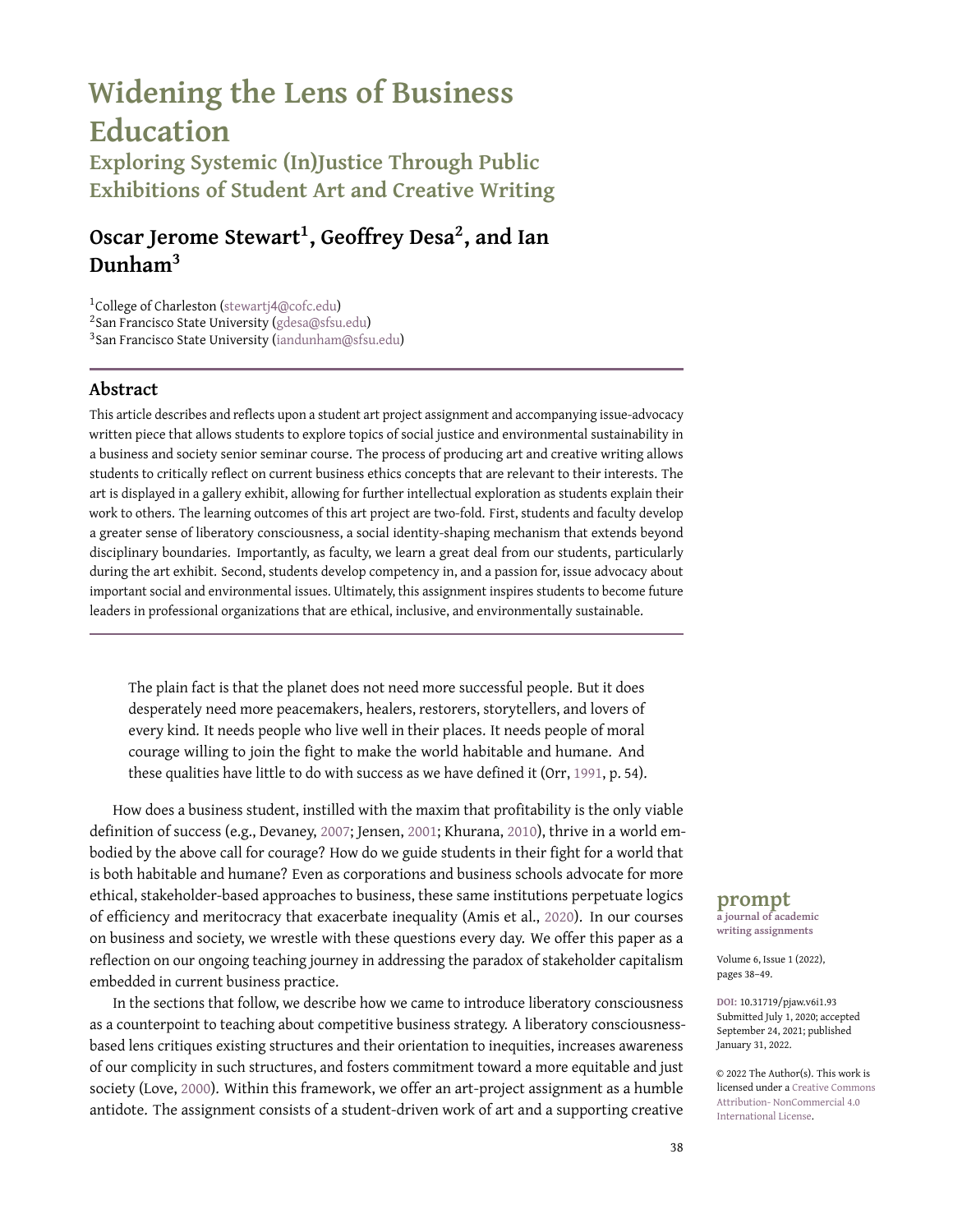place, to job losses, job changes, family concerns, health concerns, travel concerns, and every conceivable re-allocation of priorities, our world suddenly changed. Online interaction has become more important than ever. The weaknesses of government, the cruelties of business, and the inadequacy of just-in-time global supply chains are made clear when the whole world stops.

At the same time, there have been moments of hope and inspiration. Healthcare and emergency workers work heroically under extremely stressful conditions. Proactive government leadership helped flatten the curve in countries around the world and has taken courage. Proactive business leadership that accommodates employee hardship takes a willingness to look beyond the short term. Many small businesses have shown a deep commitment to their local communities. The rallying cries of protest movements: Black Lives Matter have offered us glimpses into the strengths of individuals, community and a hopeful future.

This semester, we looked at the relationships between business, government, society and the natural environment. Topics included: The Corporation and its Stakeholders. Corporate Social Responsibility. Business and the Local Community. Business and Ethics. Business and Globalization. Business and the Natural Environment. Business and Public Policy. Technology, Society and Privacy. From this vast list of topics, think about a specific topic/concern that resonated with you. How might you showcase your personal values in relation to this topic? How might you represent this topic, and create a personally meaningful work of art?

**Part 1 (5%):** Part one is an artistic representation of your professional values statement. This piece of art should be a reflection on our class activities/topics so far and should include a manifestation of your moral philosophy. This assignment can take many forms and be as complex as you'd like to make it. By creating an artistic rendering of your professional values, you give your workplace values more thought and take the exercise seriously. The end result can be whatever you'd like it to be. Students have created: Poems, drawings/paintings (From charcoal, watercolors, crayon, to pencil sketches), collages, digital artwork, sculpture, papermâché sculptures.

Note: Please use materials you have at home, at your disposal. You are in no way required to go to a store or to purchase additional materials. You can create digital artworks, spoken word pieces, poems, collages, or other forms that utilize the tools at hand.

Deliverable 1: A picture / A video of your artwork to be uploaded to our course LMS by 10:00 a.m. on Tuesday December 1.

#### **Grading Rubric for Part 1: Personal Values Art Project**

- 5 pts: Creativity and time well spent.
- 3 pts: solid effort, low in creativity.
- 0-2 pts: half-spirited effort.

This rubric is intentionally centered around 'effort' rather than any perception of 'objective quality.' In the weeks leading up to the art project, there will be instructor consultations, peer discussions and prototype offerings in small groups, that will help indicate the expected level of effort and thought to be put into your art-project.

Part 2 (5%): The second part is a reflection on your artistic piece. The assignment is a succinct one-page personal values statement. You should cite a specific topic in the text *and* at least two other reference sources in your reflection. Please use APA format for the citations. The format of the assignment can vary. Students often submit assignments in these forms: (1) a label or accompanying explanation of your art; 2) "All-employee" memos from a CEO; (3) Newspaper editorials; (4) Public speeches; (5) Values statements for your actual business.

Deliverable 2: Your artist statement will be due on our course LMS by Friday December 4 at 5:00 pm.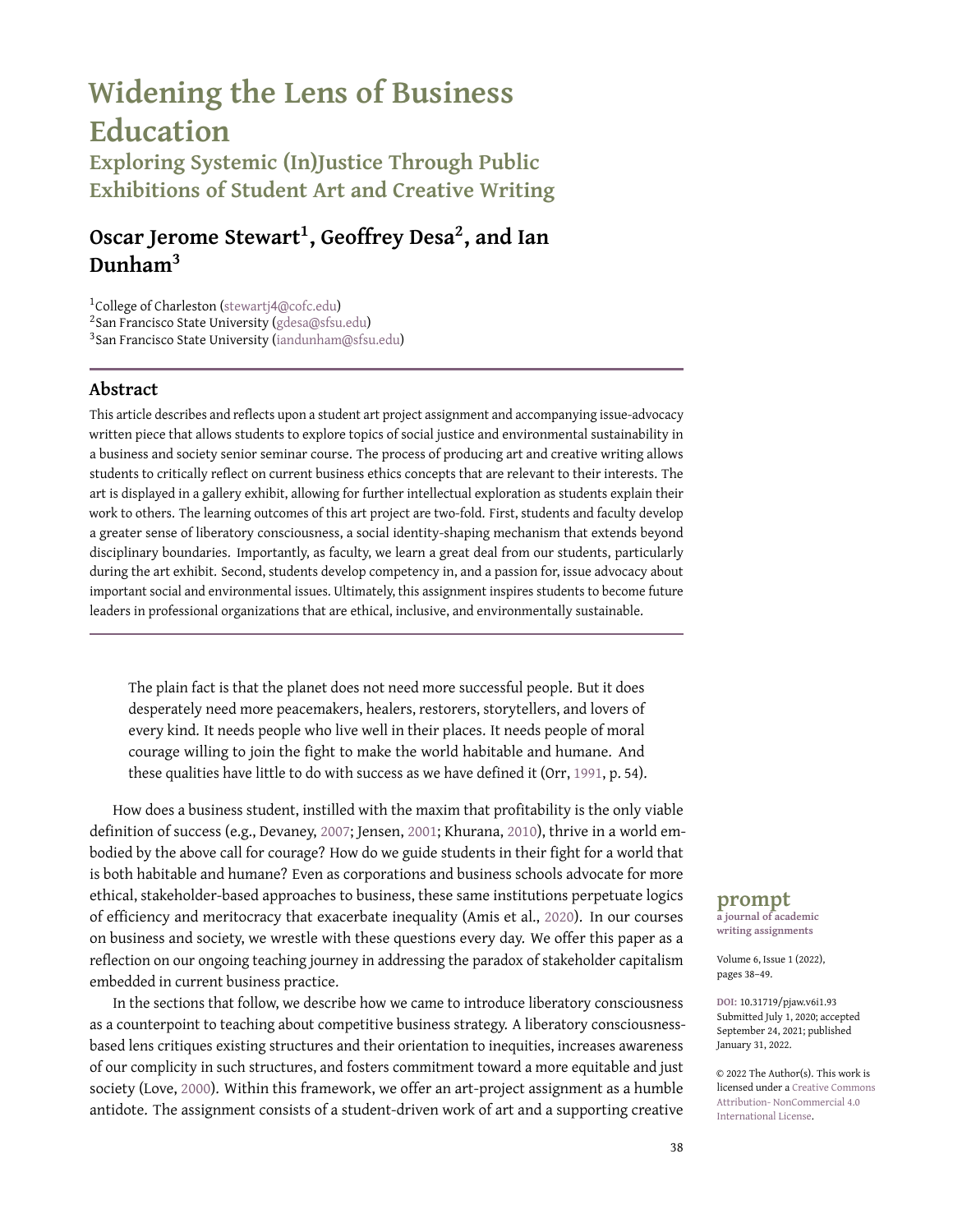#### **Grading Rubric for Part 2: Personal Values Statement**

- 5 pts: Professionally written with no spelling/grammar errors. Clear references with citations. Identifies & convincingly articulates two or more moral frameworks to guide decisions.
- 3 pts: Professionally written, but with spelling/grammar errors. Clear references with citations. Identifies & convincingly articulates a moral framework to guide decisions.
- 0-2 pts: Unclear, haphazard writing. Spelling/grammar errors. Lacks references with citations. Moral framework guiding decisions is unclear.

#### **Notes**

1 Stakeholder capitalism advocates that business leaders engage with the complex, challenging, and interdependent world of customers, employees, suppliers, communities, and shareholders, rather than focus on shareholder primacy. <sup>2</sup>A version of this figure in high-resolution PDF with readable text is available as supplemental material to this article.

### **Supplementary Material**

For supplementary material accompanying this paper, including a PDF facsimile of the assignment description formatted as the author(s) presented it to students, please visit [https:](https://doi.org/10.31719/pjaw.v6i1.93) [//doi.org/](https://doi.org/10.31719/pjaw.v6i1.93)10.31719/pjaw.v6i1.93.

## **References**

- Amis, J. M., Mair, J., & Munir, K. A. (2020). The organizational reproduction of inequality. *Academy of Management Annals*, *14*(1), 195–230.
- Arce, D. G., & Gentile, M. C. (2015). Giving voice to values as a leverage point in business ethics education. *Journal of Business Ethics*, *131*(3), 535–542.
- Ayers, W., Quinn, T. M., & Stovall, D. (Eds.). (2009). *Handbook of social justice in education*. Routledge.
- Benjamin, R., Klein, S., Steedle, J., Zahner, D., Elliot, S., & Patterson, J. (2013). The case for critical-thinking skills and performance assessment. [https://docplayer.net/](https://docplayer.net/11412636-The-case-for-critical-thinking-skills-and-performance-assessment.html)11412636-The-case- for-critical[thinking-skills-and-performance-assessment.html](https://docplayer.net/11412636-The-case-for-critical-thinking-skills-and-performance-assessment.html)
- Bertsou, E., & Caramani, D. (Eds.). (2020). *The technocratic challenge to democracy*. Routledge.
- Bloom, J., & Martin, W. E. (2016). *Black against Empire: The History and Politics of the Black Panther Party*. University of California Press.
- brown, a. m. (2017). *Emergent strategy*. AK Press.
- Bunch, K. J. (2020). State of Undergraduate Business Education: A Perfect Storm or Climate Change? *Academy of Management Learning & Education*, *19*(1), 81–98.
- Business Roundtable. (2019). Business roundtable redefines the purpose of a corporation to promote 'an economy that serves all Americans'.
- Chetty, R., Hendren, N., Kline, P., Saez, E., & Turner, N. (2014). Is the United States still a land of opportunity? recent trends in intergenerational mobility. *American Economic Review*, *104*(5), 141–47.
- Crass, C. (2013). *Towards collective liberation: Anti-racist organizing, feminist praxis, and movement building strategy*. Pm Press.
- Davis, G., Messmer, H., Umbreit, M. S., & Coates, R. B. (1992). *Making amends: Mediation and reparation in criminal justice*. Psychology Press.
- Devaney, M. (2007). MBA education, business ethics and the case for shareholder value. *Journal of Academic Ethics*, *5*(2), 199–205.
- Doughty, H. A. (2006). Blooming idiots: Educational objectives, learning taxonomies and the pedagogy of Benjamin Bloom. *College Quarterly*, *9*(4).
- Ennis, R. H. (2015). Critical thinking: A streamlined conception. *The Palgrave handbook of critical thinking in higher education* (pp. 31–47). Palgrave Macmillan.